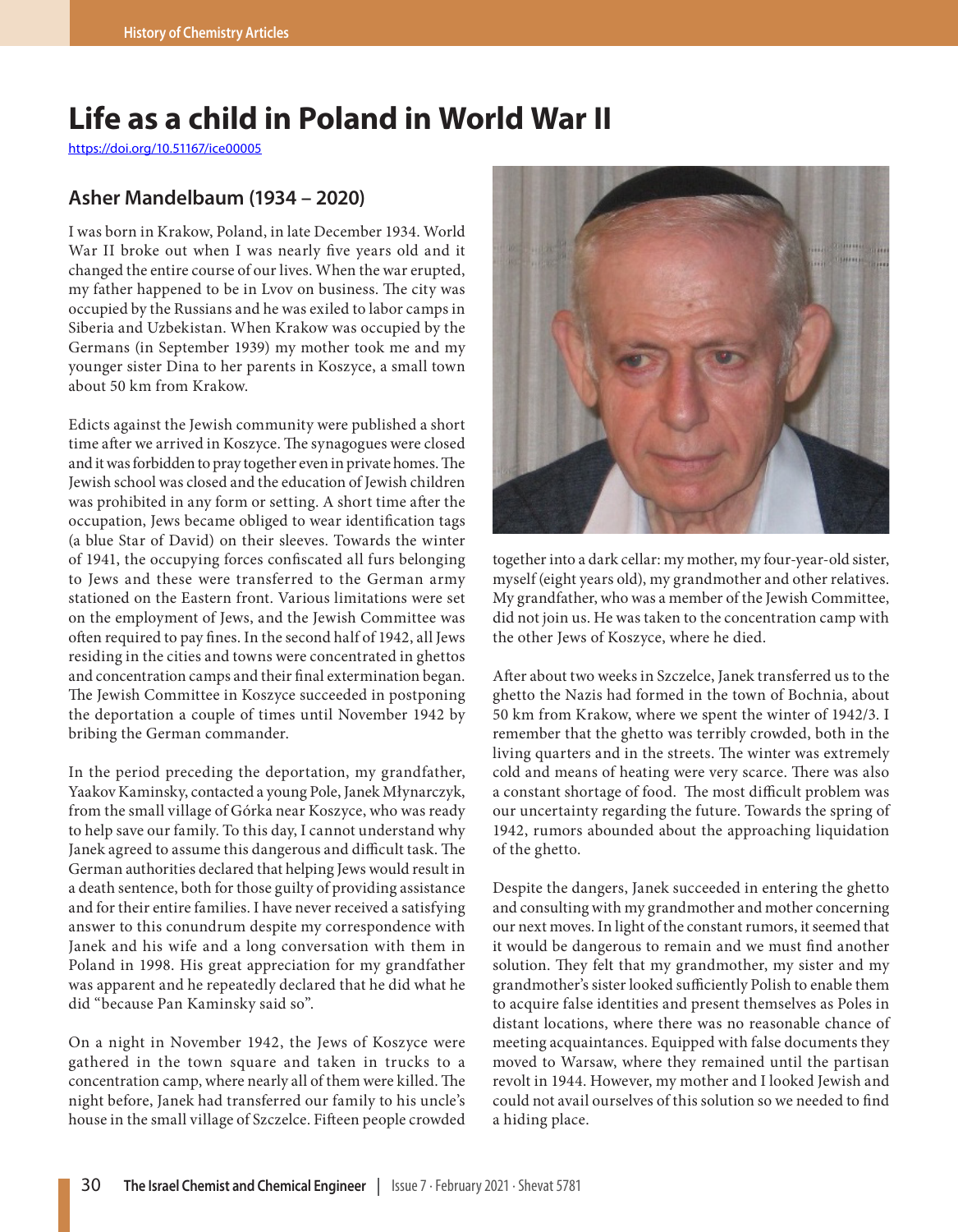The first stage was to leave the ghetto. Janek succeeded in bribing a German officer (not an easy venture, but it is beyond the scope of this short summary), and on an evening in May 1943 I left the Bochnia ghetto with my mother in a German army car and we arrived on the outskirts of the village of Szczurowa, between Bochnia and Koszyce. Janek was waiting for us nearby and he led us in the dark to a small wooden hut belonging to his relatives. The hut consisted of only one room with a little attic and it was occupied by three brothers. They used the only downstairs room and we received the attic, which could only be reached by ladder. Janek was aware of the anti-Semitic views of his fellow Poles (and of his own relatives) and he introduced us as political refugees fleeing the occupying forces and warned us to avoid any mark of Jewishness.

One evening, after we had been in this hiding place for about two weeks, my mother heard the brothers discussing us at supper and sensed that they suspected we were Jews. She decided that it would be dangerous to remain there, and when our hosts fell asleep we left the hut. The only person we could trust was Janek and we set out to find him. After walking all night on unknown and unmarked roads, encountering German patrols which luckily did not identify us, we reached Górka early in the morning. We were forced to ask local villagers working in the fields for directions to Janek's home. Our ordeals throughout this day are engraved in my memory as one of the most terrifying days of my life, although it will not be possible to relate everything that happened to us here.

At this stage, Janek began seeking a permanent hiding place for us. Over the next three-four weeks, he would find us temporary hiding places in friends' or relatives' barns or cellars for two-three days, where we hid in haystacks or heaps of litter; however I do not remember this period in detail. I remember the fear of our "hosts" (which was justified, considering the death penalty for those caught harboring fugitives and for their families), who brought us food upon our arrival (usually a three-day supply of bread and water) and hurried to leave home for the duration of our stay. Sometimes we found that mice had eaten from our bread. I also remember the terrible fear of moving from one hiding place to another, in the dark, at the age of 8½.

In July 1943 Janek found us a hiding place in the remote village of Młynarczyk, approximately three km from Koszyce, at the home of a church organ player, Mr. Elias, who was acquainted with my grandfather. From the beginning of the war, Mr. Elias' daughter, son-in-law and their three daughters, the Skowron family, had been staying with him, having fled Warsaw when the war broke out. Mr. Skowron had previously been employed as a civil servant and he had been a member of the fascist Polish National Democratic party (EnDe). During

the war he was active in the right-wing partisan Resistance "Armia Krajowa" known for its anti-Semitism, and he stored arms and ammunition for the partisans in a small shed in his father-in-law's house. Discovery of this shed and its contents by the Germans would undoubtedly have brought the death penalty upon the entire family. Therefore, Janek assumed that it would be easier to convince them to hide us in the shed. At first, Mr. Elias strongly objected, but upon hearing that my mother was the daughter of Mr. Kaminsky he gradually relented. The fee that was promised also contributed to his decision.

I will attempt to describe the designated hiding place. It was about two meters long and a maximum of 1½ meters wide. A wide wooden plank slightly less than two meters long was placed on two barrels along the length of the shed, covered by a few sacks of straw. This plank, which occupied most of the shed, served as our bed, table, bench, and everything else. Opposite this bed, along the shed's wall, were shelves heaped with arms and ammunition. Above the "bed" Mr. Skowron installed a larger shelf for us, which served us as a table and work surface. He blocked the entrance to the shed with planks and hid it from strange eyes. He also uprooted a few planks from the floor of the dining room, which bordered with the bunker, and he dug a small tunnel under the floor through which it was possible to crawl. This tunnel served for the daily passage of food and water and the removal of our waste. The bunker's "furniture" ("table", "bed" and shelves) and the tunnel opening left hardly any free space to stand or walk.

Our bunker allowed no light. Rachwałowice, similar to most Polish villages at the time, was not connected to the electricity network (there was also no running water or telephones), and there was a shortage of fuel due to the war. Skowron brought us a carbide lamp, which gave off white light which enabled some activity in these harsh conditions. The operation of this lamp was probably my first chemical experiment:

 $CaC_2$  + H<sub>2</sub>O  $\rightarrow$  HCCH + CaO calcium carbide acetylene

A tap is opened, causing contact between carbide and water and the formation of acetylene, and when the latter burns it produces an open light. Under normal conditions, I would not advise using such a lamp for lighting purposes, certainly not in a small closed room. At the time, the carbide lamp was an essential part of our mental survival.

We hid in this bunker for a year and a half, from July 1943 until the second half of January 1945. We had two books, the first was the famous classical poem "[Pan Tadeusz"](http://en.wikipedia.org/wiki/Pan_Tadeusz) by Adam Mickiewicz, and the second was a geographical encyclopedia. I read both books many times, and by the time of our liberation,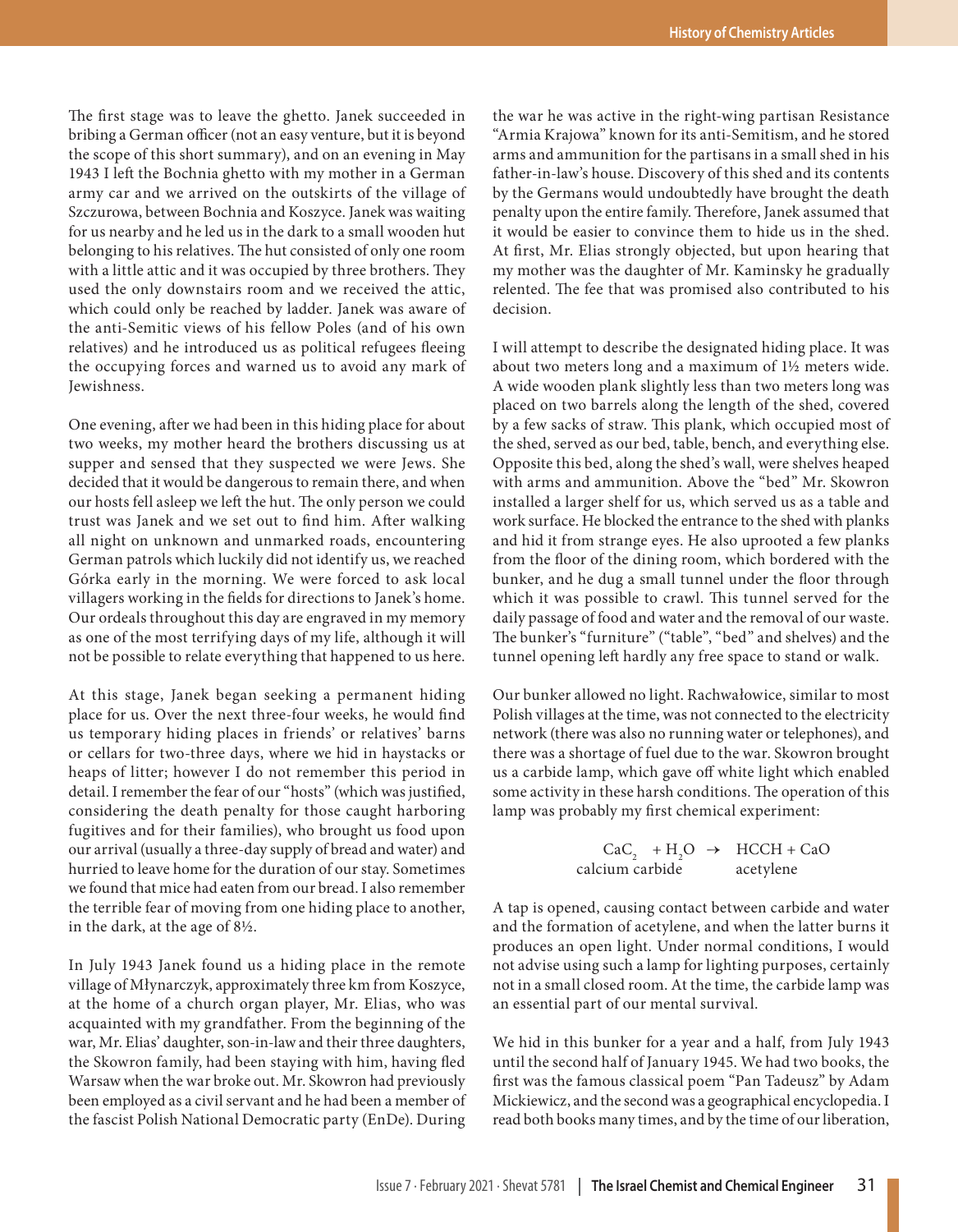I almost knew "[Pan Tadeusz"](http://en.wikipedia.org/wiki/Pan_Tadeusz) by heart. Another occupation was knitting sweaters and socks for the Skowron family and for ourselves. I acquired a not insignificant proficiency in this craft. Under Janek's direction, Mr. Skowron bought the wool in small quantities in a distant town in order to avoid attracting the neighbors' attention. He used this method for other shopping as well.

Throughout our prolonged stay in the bunker, my mother devoted much time to teaching me as many subjects and topics as she could in the absence of textbooks. She taught me the Hebrew alphabet, and also prayers she knew by rote. During the months of September-October and April she asked Mr. Skowron about changes in the shape of the moon, and accordingly estimated when Yom Kippur and Pesach occurred; she fasted on the former and avoided eating bread during the latter.

Due to Mr. Skowron's membership in the Resistance we received news bulletins with information about the various fronts. I remember our joy on a morning in June 1944, when we heard about the allied forces' landing in Normandy (6.6.1944). From here on, the news we heard signaled that the end of the war was near and with it the end of our troubles.

One night we heard the frightening noise of an airplane. Skowron told us that that night a British plane had landed near the cemetery of Rachwałowice, unloaded a shipment of arms and a high-powered transmitter, and left carrying one of the Resistance leaders. Skowron brought some of the equipment to our bunker, luckily not assisted by his comrades. This sign from the free world gave us a wonderful feeling but we were also frightened of possible German searches as they had probably noticed the planes as well.

The Red Army offensive began towards the end of 1944. After waiting for about a year on the eastern bank of the Vistula (Wisla), they crossed the river at a number of points and drew near us. The German army started to retreat, and many trucks passed Rachwałowice on their way west, very close to our hiding place. Skowron reported with concern that the Germans wished to establish their headquarters in Rachwałowice, and that the village chief had offered them our house. For three days the Skowrons deliberated how to solve the problem, which could put their entire family (and us too) in risk of facing a firing squad, although we were so close to liberation. Luckily, the German commander thought that the house of the village chief would be a more suitable headquarters, thereby solving one of the most serious threats to our survival. But the danger was not yet over. Two German officers were stationed at our house, and the room they chose was the dining room that bordered with our bunker, into which our tunnel opened. It was terrifying to hear the hobnailed boots of our neighbors on the other side of the wall. The Skowrons were frightened too, lest the officers would discover the tunnel's opening, and reduced their contact with us to bringing water and food and removing our waste.

In early January 1945, close to my tenth birthday, the German army began their panicked flight westwards. In our area, they suffered a shortage of fuel, and in their flight they used horses and carts confiscated from villages on the way. Although the bunker was impermeable, we heard them prodding the horses past our house for three days and three nights.

Krakow was liberated by the Red Army on January 19th 1945, and the Russians arrived in Rachwałowice a few days later. Skowron made a small loophole for us in the blocked opening of the bunker so that we could see the Russian tanks passing through the village. Only the next day did Skowron allow us to leave the bunker for the dining room, and even then only for limited periods of time. Our elation upon our liberation is indescribable and I'm not certain that I can faithfully reconstruct my feelings on this special occasion. Our renewed encounter with daylight after sitting for a year and a half in a sealed bunker was a very special experience. I remember how difficult it was for me to leave the window, the view of the white winter country and the blue sky.

Our joy at the war's ending was mixed with serious questions with regard to our first steps after leaving the bunker, having been completely severed from normal life for such a long time. Janek advised us to wait a couple of days at the Skowrons, to see what would happen, and then to move to Koszyce, at least temporarily. He spoke to the family that lived in my grandfather's spacious house (the Glowacz family), and received their consent for us to stay there for some time. In the meantime, the Skowrons did their utmost to keep our existence hidden from their anti-Semitic neighbors, who might have killed them and us all.

A couple of days after the liberation, early on a cold and snowy Sunday, when all the villagers were still asleep, we left on foot for Koszyce, a distance of about three km. After a while I could not continue walking. A year and a half in a small bunker without movement had caused my muscles to atrophy, making it very difficult to walk. Skowron carried me for most of the way (I did not weigh much), and thus we arrived that morning in Koszyce. Janek directed my grandmother and my sister (whom he had also cared for throughout that period) to Koszyce as well and took us all by horse and carriage to Krakow, a distance of about 50 km. A few holocaust survivors who had succeeded in remaining alive gathered together – some had survived in hiding, some with the Resistance or in concentration camps. Immediately after the war, the refugees established a Jewish committee which took care of